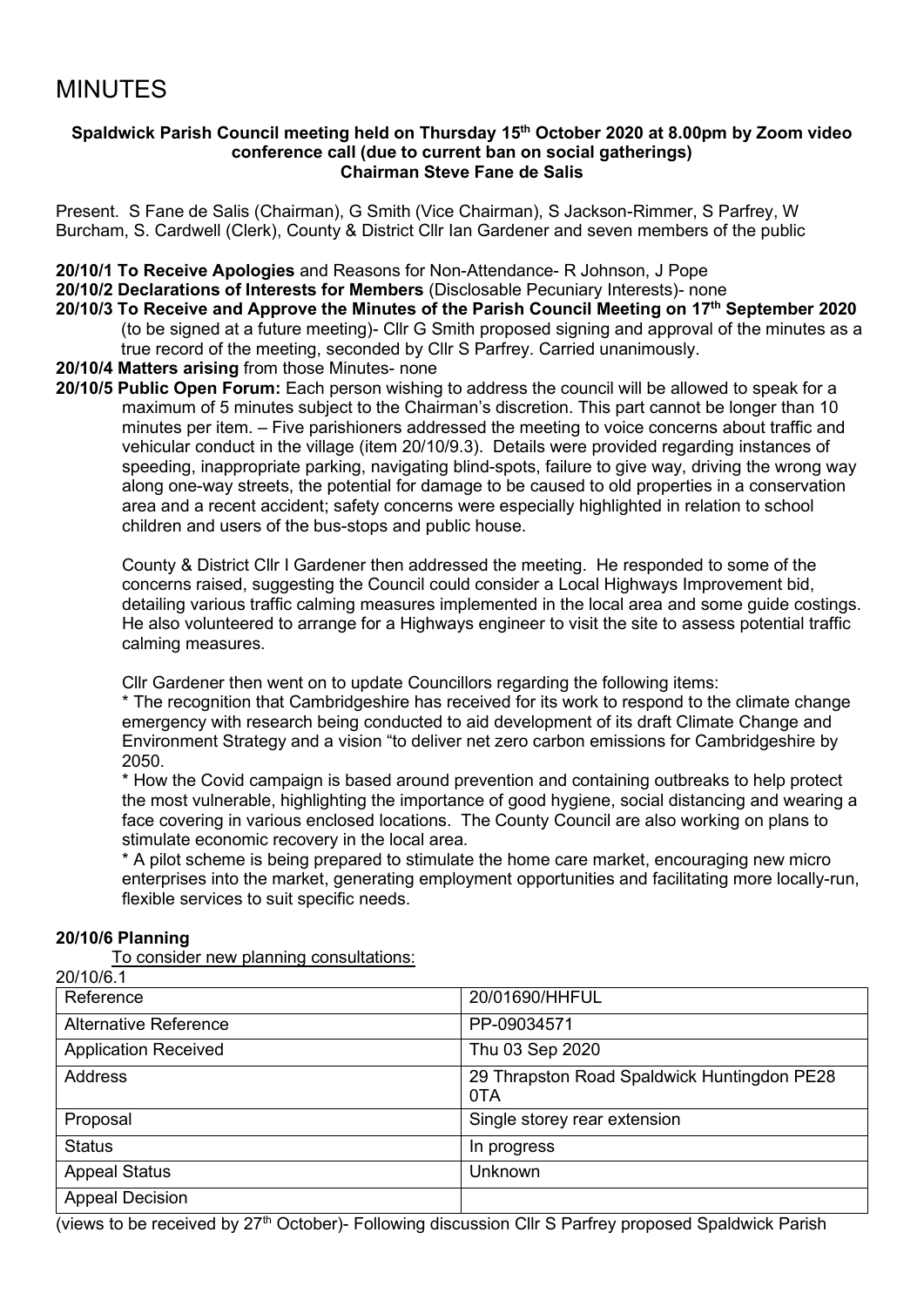Council recommend approval of the application on the basis it is single storey, proportional to the plot of land and not visible from the road; this was seconded by Cllr S Jackson-Rimmer and carried unanimously.

Determined by planning authority: - both noted. 20/10/6.2

• [T1 Elm \(driveway\): Re pollard. Mature tree historically and regularly pollarded to prevent stem failure. T2](https://publicaccess.huntingdonshire.gov.uk/online-applications/applicationDetails.do?keyVal=QD95IYIKM0R00&activeTab=summary)  [and T3 Limes \(adjacent outbuilding\): Raise crowns to circa 4m and remove sucker growth. Maintenance to](https://publicaccess.huntingdonshire.gov.uk/online-applications/applicationDetails.do?keyVal=QD95IYIKM0R00&activeTab=summary)  [allow clearance beneath trees. T4 Cherry: Reduce crown by circa 2m to shape. Small ornamental tree](https://publicaccess.huntingdonshire.gov.uk/online-applications/applicationDetails.do?keyVal=QD95IYIKM0R00&activeTab=summary)  [adjacent to patio. Works to maintain size. T5, T6, T7 and T8 Limes \(East boundary\): Raise crowns to circa](https://publicaccess.huntingdonshire.gov.uk/online-applications/applicationDetails.do?keyVal=QD95IYIKM0R00&activeTab=summary)  [3 metres. Maintenance to allow clearance beneath trees.](https://publicaccess.huntingdonshire.gov.uk/online-applications/applicationDetails.do?keyVal=QD95IYIKM0R00&activeTab=summary)

Church House 4 Pound Close Spaldwick Huntingdon PE28 0UH

Ref. No: 20/01240/TREE | Received: Fri 10 Jul 2020 | Validated: Fri 10 Jul 2020 | Status: Approved

• [G1 Limes: Raise over drive to 3 metres. To allow clearance over driveway.](https://publicaccess.huntingdonshire.gov.uk/online-applications/applicationDetails.do?keyVal=QDIIMNIK0DP00&activeTab=summary)

The Old Rectory Pound Close Spaldwick Huntingdon PE28 0TB Ref. No: 20/01299/TREE | Received: Fri 10 Jul 2020 | Validated: Fri 10 Jul 2020 | Status: Approved

20/10/6.3 Update regarding White Paper Planning from Cllr S Parfrey- no further update.

#### **20/10/7 Finance**

20/10/7.1 To note: Account balance at 28.08.20: £76,205.64- balance as at 10.10.20 was £75,147.41.

- 20/10/7.2 To note precept request 2021/22- Councillors to give thought to the budget in advance of next month's meeting, as the precept deadline is Friday 11<sup>th</sup> December. Budget training for the Clerk also to be added to next month's agenda.
- 20/10/7.3 To note and approve: Q2 Income and expenditure against the budget (file circulated)- Cllr G Smith proposed approval, seconded by Cllr W Burcham and carried unanimously.
- 20/10/7.7 To note and approve: Q2 Community room receipts and payments document (circulated)- Cllr G Smith proposed approval, seconded by Cllr S Parfrey and carried unanimously.
- 20/10/7.8 To note and approve Q2 financial reconciliation (circulated)- Cllr G Smith proposed approval, seconded by Cllr W Burcham and carried unanimously.
- 20/10/7.9 Update regarding viewing access for the Clerk for the bank accounts- no further update.
- 20/10/7.10 To note local government pay deal agreed, backdated to April 2020, is 2.75% increase and an additional days' leave, bringing it up to 22 days for employees with less than 5 years' s service. Clerk currently on 2018 payscale, point 25. This now translates to new scale point 17 noted, backdated calculation to be included next month.

## **Expenditure for approval 17 th September 2020:**

- 20/10/7.11 Clerk's wages (Sept Oct): **£288.24**, (S.Cardwell: £230.64, HMRC £57.60)- Cllr S Parfrey proposed payment, seconded by Cllr G Smith and carried unanimously. It was also noted that a new tax code has been issued for the Clerk, this has been updated in the PAYE system.
- 20/10/7.12 To consider renewal of Parish Online annual subscription (£45.00 due by 17<sup>th</sup> Oct 2020)- Cllr G Smith proposed continuation of the subscription for grass-cutting and LHI use, seconded by Cllr S Parfrey and carried unanimously.
- 20/10/7.13 To note: overpayment for grasscutting has been made- additional cuts or refund to be agreed- Deferred- Cllr S Fane de Salis to assess the current status of the grass and report back to the next meeting for a decision to be made.
- 20/10/7.14 Total invoices (**Account 3006069330**: May-Sept invoices for £2.83, £2.93, £2.83, £2.93 & £2.92 totalling **£14.44**. **Account 3006069341**: May-Sept invoices for £6.88, £6.85, £5.32, £6.69 & £6.30 totalling **£32.07**- Clerk confirmed that the most recent invoice totals are **£17.27** and £38.73, payment due by 24<sup>th</sup> October- Cllr G Smith proposed payment, seconded by Cllr S Parfrey and carried unanimously.
- 20/10/7.15 Reimbursement of Uwe Braun for grass seed purchased for Fuller Close: 2 x £25= **£50-** Cllr S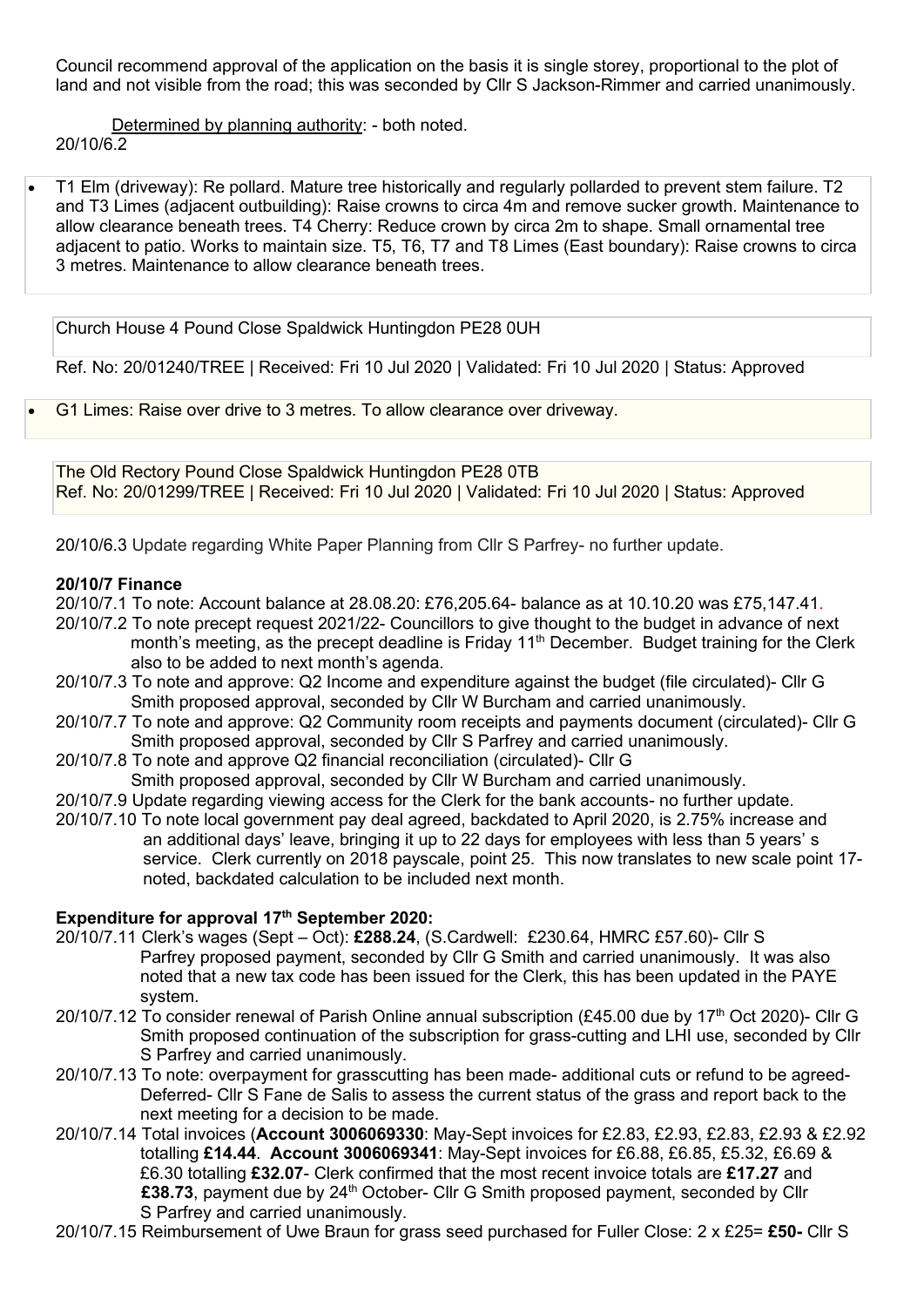Jackson-Rimmer proposed payment, seconded by Cllr G Smith and carried unanimously.

## **20/10/8 Assets – Provision/Maintenance**

- 20/10/8.1 Monthly Ferriman Road Play Area's Inspection- Cllr S Fane de Salis to check the play park during the coming week.
- 20/10/8.2 To discuss future areas for grass-cutting on Fuller Close- Cllr S Fane de Salis proposed the grass-cutting specification be revised to include Fuller Close using the online mapping tool, with a view to receiving new quotes for the work. Clerk to arrange updated map.
- 20/10/8.3 Annual inspection reminder has been issued by Wicksteed- £60 unaccompanied, £86 accompanied. Optional additional report at £20 (all prices subject to VAT)- to decide whether to proceed or seek alternative provider- Cllr S Fane de Salis proposed Wicksteed conduct an unaccompanied inspection as they are familiar with the site, seconded by Cllr S Parfrey and carried unanimously; Clerk to arrange.

## **20/10/9 Highways, footpaths, byways, gritting bin, trees, etc.**

- 20/10/9.1 Progress update regarding the issue of motorcyclists using byways during winter months- signs require updating to prevent this- HDC investigating- no further update.
- 20/10/9.2 Progress update regarding the location of the Bus Stop on High Street (issue of parked vehicles) & the suggestion to add an additional stop on Stow Rd- no further update.
- 20/10/9.3 Email received from resident regarding safety concerns and traffic issues within the village; request to consider additional measures that could be taken- Cllr S Jackson-Rimmer informed the Council that she already had a meeting scheduled with County & District Cllr I Gardener regarding this matter. Cllr S Fane de Salis proposed a village-wide review. Cllr S Jackson- Rimmer to follow-up with Cllr Gardener regarding concerns raised by residents during the public forum; Cllrs S Parfrey and S Fane de Salis to assist.

## **20/10/10 Community Room**

- 20/10/10.1 To discuss reopening of the Community Room- Clerk advised that only one hire enquiry has been received since the community room closed due to the current pandemic. Clerk to investigate prices for additional cleaning supplies likely required for re-opening. These and documents previously circulated to be considered at the next meeting.
- 20/10/10.2 PAT Testing update from Cllr Pope (deferred while closed)- deferred.
- 20/10/10.3 Update from Cllr Pope regarding timers for radiators in the Community room (deferred while closed)- deferred.
- 20/10/10.4 Further Discussion of Defibrillator- update from Cllr Parfrey- The East Anglian ambulance Service have been advised that the Council would like to proceed provided funding can be arranged. Cllr S Parfrey has commenced the funding request.
- 20/10/11 Update regarding official domain email addresses for the Council- Councillors and clerk to contact Cllr S Parfrey and advise devices to be used for accessing the emails.
- 20/10/12 Update regarding Website accessibility requirements- Clerk advised the template government accessibility statement has been personalized and added to the website. Clerk has attended two webinars on the subject, used a plug-in to test the Spaldwick Parish Council website and the site is partially (AA) compliant. Agendas and minutes are being saved as accessible pdfs now and formatted to aid accessibility. Clerk to provide proposal for action going forward at the next meeting.
- 20/10/13 The Local Electricity Bill's Reintroduction- to consider whether SPC would like to support the bill- Document previously circulated read out by the clerk. Cllr S Fane de Salis proposed the Clerk write to local MP to say Spaldwick Parish Council is in favour of the bill; this was seconded by Cllr G Smith and carried unanimously.
- 20/10/14 Any items for the next edition of Spaldwick News- none.

## **20/10/15 Correspondence** (-previously circulated)

- 20/10/15.1 CAPALC: PLANNING FOR THE FUTURE White Paper consultation (Birketts Solicitors) FREE on Demand webinar- 22nd Sep 2020
- 20/10/15.2 CAPALC: NALC Coronavirus Update- 22nd Sep 2020
- 20/10/15.3 CAPALC: October Training Courses- 23rd Sep 2020